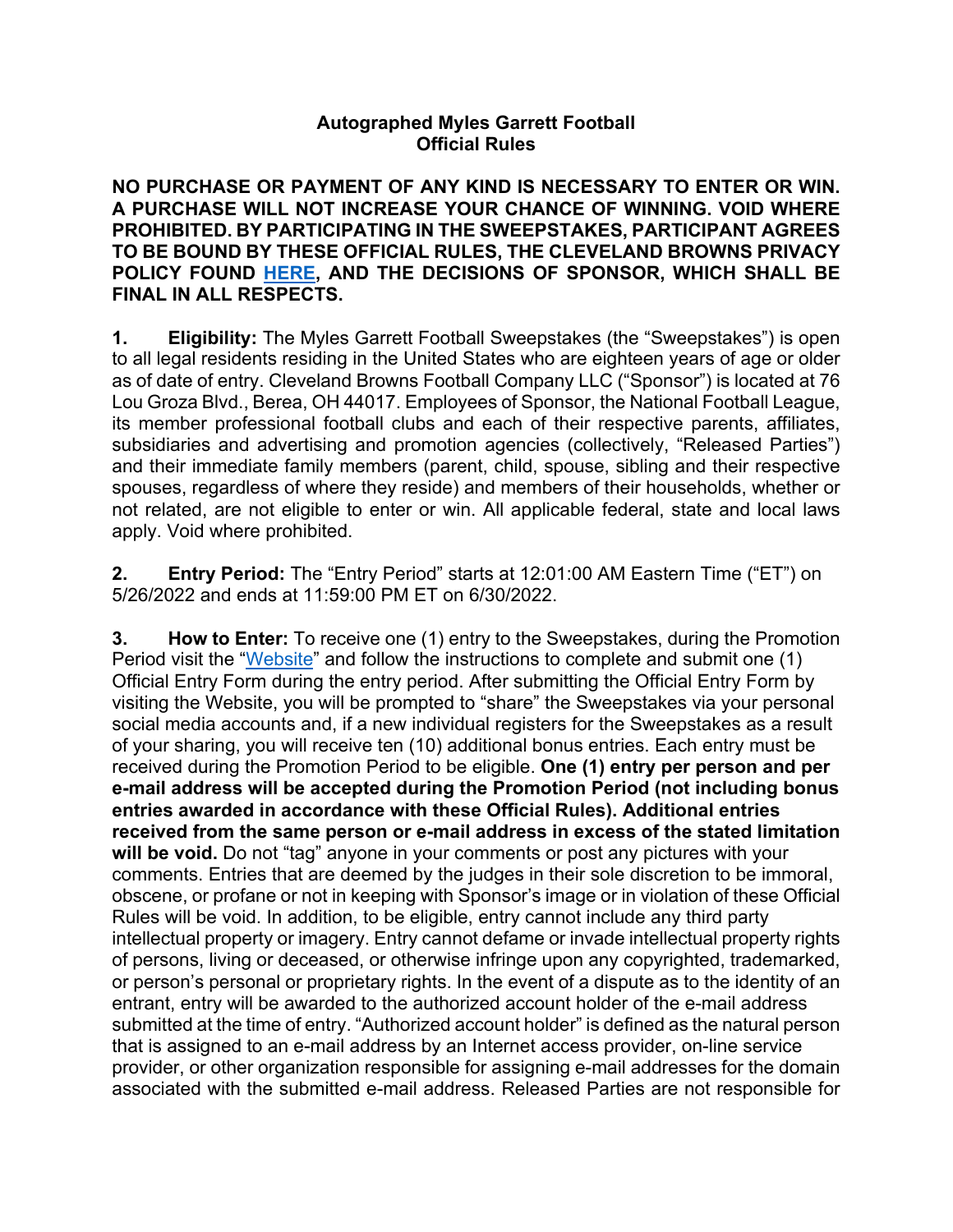late, lost, stolen, incomplete, illegible, inaccurate, misdirected, undelivered, damaged, or destroyed entries, and such entries may not be considered by Sponsor or Released Parties. No purchase or payment of any kind is necessary, and you need not consent to have your personal information used for direct marketing purposes unrelated to this Sweepstakes, to enter or win. A purchase and/or consenting to direct marketing will not increase your chance of winning. The use of script, macro or other automated or mechanical devices (or any other devices intended to automate or subvert any aspect of entry) to participate in the Sweepstakes is prohibited and any entry through such means and any entry that is deemed to be ineligible (at Sponsor's sole discretion and in accordance with these Official Rules) will be void. Released Parties are not responsible for failures, problems or errors relating to the Sweepstakes. Released Parties are not responsible for any incorrect or inaccurate information, whether caused by site users, tampering, hacking, or by any equipment or programming associated with the Sweepstakes. Persons who tamper with or abuse any aspect of the Sweepstakes or website or who are in violation of these Official Rules, as solely determined by Sponsor, will be disqualified and all associated entries will be void. **By submitting an Entry, entrants agree to (i) the terms of these Official Rules, (ii) the decisions of the Sponsor, which will be final and binding in all disputes and in all matters relating to the Sweepstakes, and (iii) the Cleveland Browns Privacy Policy and Terms of Use.** 

**4. Winner Selection:** For each prize listed below, one (1) potential Prize winner will be randomly selected from among all eligible entries received during the Entry Period. The number of Prize winners selected during the Entry Period depends on the number of prizes offered. All Prize winners will be selected within 72 hours of the end of the Sweepstakes. Sponsor will contact the potential winner via phone or email. Odds of winning the Sweepstakes will depend on the total number of eligible entries received during the Entry Period and the number of Prizes. Potential winners will be required to execute and return an Affidavit of Eligibility, Liability and Publicity Release prior and as a condition to receiving any prize. Noncompliance with these Official Rules, the inability of Sponsor to contact the potential winner within a reasonable time period or prize or prize notification being returned as non-deliverable may result in disqualification and, time permitting, and at Sponsor's sole discretion, an alternate winner being selected.

**5. Prize(s):** The Prize is an autographed Myles Garrett football. All costs and expenses associated with the acceptance and use of a prize not specified herein as being awarded, including, but not limited to, all federal, state and local taxes, are winner's sole responsibility. All prize details are at the sole discretion of Sponsor and are subject to change. Prizes may not be substituted for cash value. ARV: \$175.

**6. Miscellaneous**: No transfer, assignment, cash redemption, or substitution of a prize (or portion thereof) is permitted except by Sponsor which reserves the right to substitute a prize (or applicable portion thereof) with one of comparable or greater value, in its sole discretion. By participating in the Sweepstakes, entrants release Sponsor and each of the other Released Parties from any and all claims, damages or liabilities arising from or relating to such entrant's participation in the Sweepstakes. By accepting a prize,